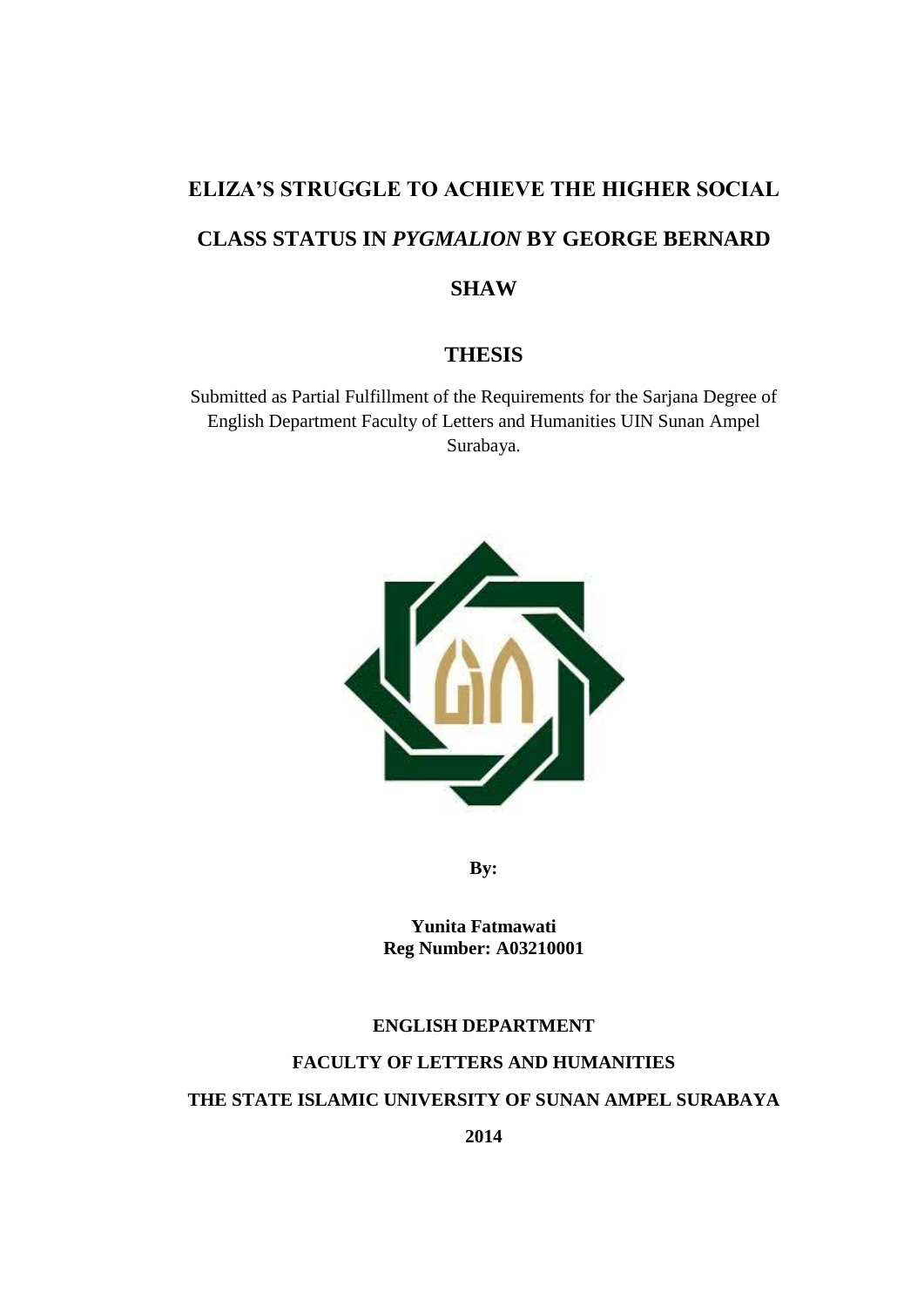# **APPROVAL SHEET**

Approved to be examined Surabaya, July 4<sup>th</sup>, 2014

Thesis advisor

### **Dr. MOHAMMAD KURJUM, M.Ag. NIP. 196909251994031002**

Acknowledge by

The Head of English Department

**ENDRATNO PILIH SWASONO, M. Pd NIP. 197106072003121001**

# **ENGLISH DEPARTMENT**

## **FACULTY OF LETTERS AND HUMANITIES**

## **THE STATE ISLAMIC UNIVERSUTY OF SUNAN AMPEL SURABAYA**

**2014**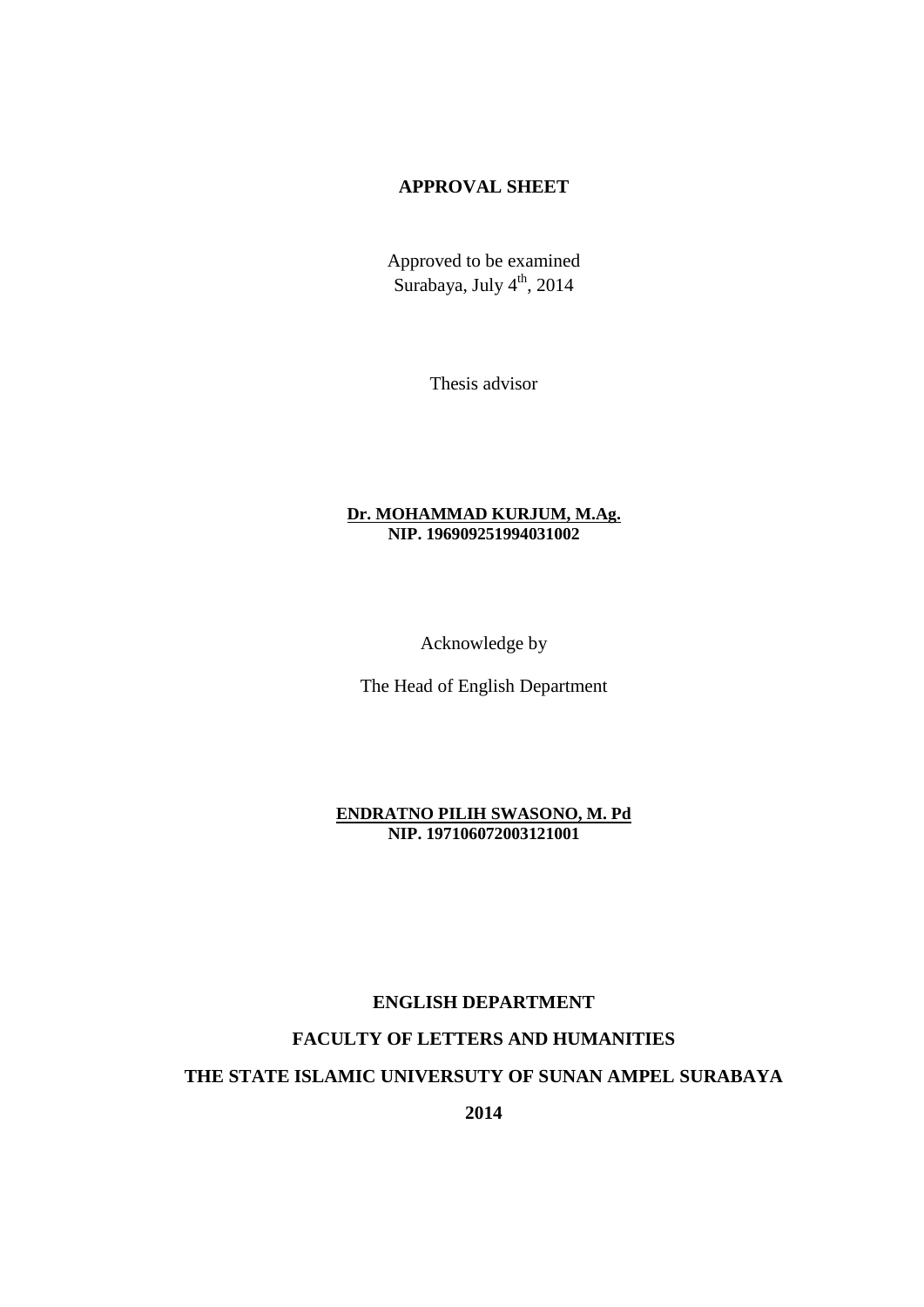## **EXAMINER SHEET**

This thesis has been approved and accepted by the Board of Examiners, English Department, Faculty of Letters and Humanities, UIN Sunan Ampel.

Surabaya, July  $15<sup>th</sup>$ , 2014

## **The Dean of Faculty of Letters and Humanities**

## **Dr. IMAM GHOZALI, M. A NIP. 196002121990031002**

**The Board of Examiners**

**Head of Examination Secretary**

**Dr. MOHAMMAD KURJUM, M.Ag. ABU FANANI, S.S., M.Pd. NIP. 196909251994031002 NIP. 196906152007011051**

**Examiner I Examiner II** 

**Dr. A. DZO'UL MILAL, M. Pd. MURNI FIDIYANTI, M.A. NIP. 196005152000031002 NIP. 198305302011012011**